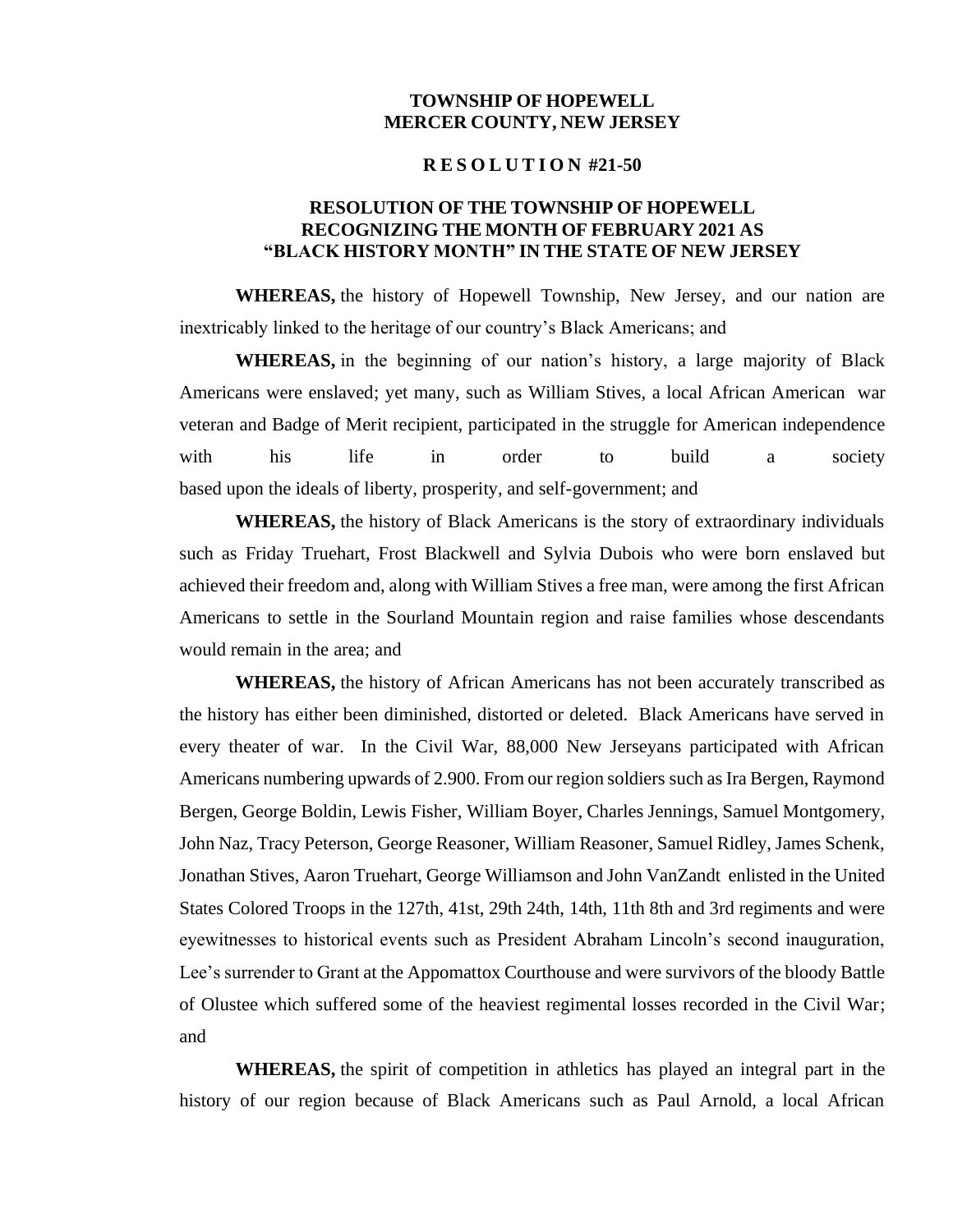American man who started with the Pennington Allstars and went on to play against wellknown athletes, both Black and White, and became a member of the Brooklyn Royal Giants, the Newark Browns and the Newark Dodgers which became part of the Negro National League; and

**WHEREAS,** while the history of Black Americans is also the story of countless nameless heroes brought to our shores who endured lives of bondage and oppression, the deprivation of their civil rights, and the ravages of bigotry and racism, it is a history for which the most glorious chapters have yet to be written as Black Americans contribute in full measure to the fulfillment of the American promise; and

**WHEREAS,** the people of New Jersey and this nation should study the history of Black Americans through vehicles such as the book "If These Stones Could Talk," written by local residents Beverly Mills and Elaine Buck about the African American presence in the Hopewell Valley, Sourland Mountain and Surrounding region, the Sankofa Collaborative comprised of five New Jersey organizations (1804 Consultants, Grounds For Sculpture, The New Jersey Historical Society, the Stoutsburg Sourland African American Museum and the William Trent House Museum) and Amistad Commission so that they may learn from its stories of heroism, struggle, and achievement; and

**WHEREAS**, On April 7, 2005 this State adopted P.L.2005, Joint Resolution No. 2 which designated the month of February of each year as "Black History Month" in recognition of the many accomplishments of Black Americans and their contributions to the history of this nation and State, and to provide the citizens of this State with an annual opportunity to pay tribute to the sacrifices and accomplishments of Black Americans; and

**WHEREAS**, in 2020, the deaths of George Floyd, Ahmaud Arbery, Brianna Taylor and others at the hands of police brought back into national focus systemic inequities faced by Black Americans; and

**WHEREAS**, citizens all over this country including Hopewell Township took to the streets to demand that we as a people understand and change these systems so that we can actively work to live up to our Founders' bedrock belief that "all men are created equal, that they are endowed by their creator with certain unalienable rights, that among these are life, liberty and the pursuit of happiness;" and

**WHEREAS** in July 2020 the Hopewell Township Committee formed the Citizen's Equity Advisory Committee to conduct a systematic review of existing and proposed Township